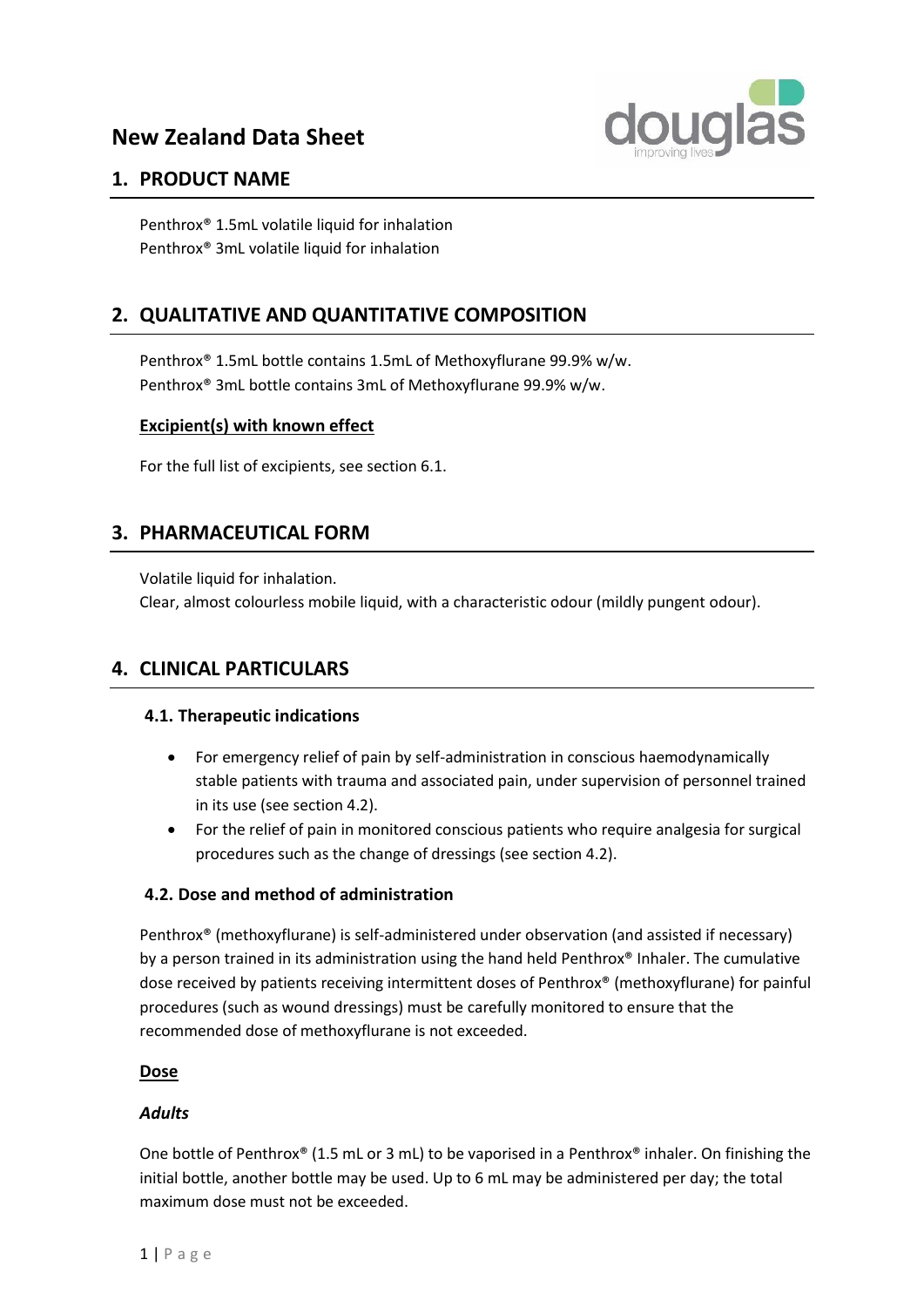Patient should be instructed to inhale intermittently to achieve adequate analgesia. Continuous administration will reduce time of analgesia. To maximise safety, the lowest effective dosage of Penthrox® (methoxyflurane) to provide analgesia should be used. Administration of consecutive days or daily use is not recommended because of nephrotoxic potential and the total weekly dose should not exceed 15 mL. Exceeding the recommended dose may cause renal failure (see section 4.4).

## *Special populations*

#### Children

Limited data is available regarding the administration of Penthrox® using the Penthrox® Inhaler (see section 4.4). The minimum effective dose to produce analgesia should be administered to children.

#### Elderly population

The minimum effective dose to produce analgesia should be administered (see section 4.4).

#### **Method of Administration**

Instructions on the preparation of the Penthrox® Inhaler and correct administration are provided below.

- **1** Ensure the Activated Carbon (AC) Chamber (where applicable) is inserted into the dilutor hole on the top of the Penthrox® Inhaler.
- **2** Holding the Penthrox® bottle upright, use the base the Penthrox® Inhaler to loosen the cap with a 1/2 turn. Separate the Inhaler from the bottle and remove the cap by hand.
- **3** Tilt the Penthrox® Inhaler to a 45° angle and pour the contents of one bottle into the base whilst rotating.
- **4** Place wrist loop over patient's wrist. Patient inhales through the mouthpiece of Inhaler to obtain analgesia. First few breaths should be gentle and then breathe normally through Inhaler.

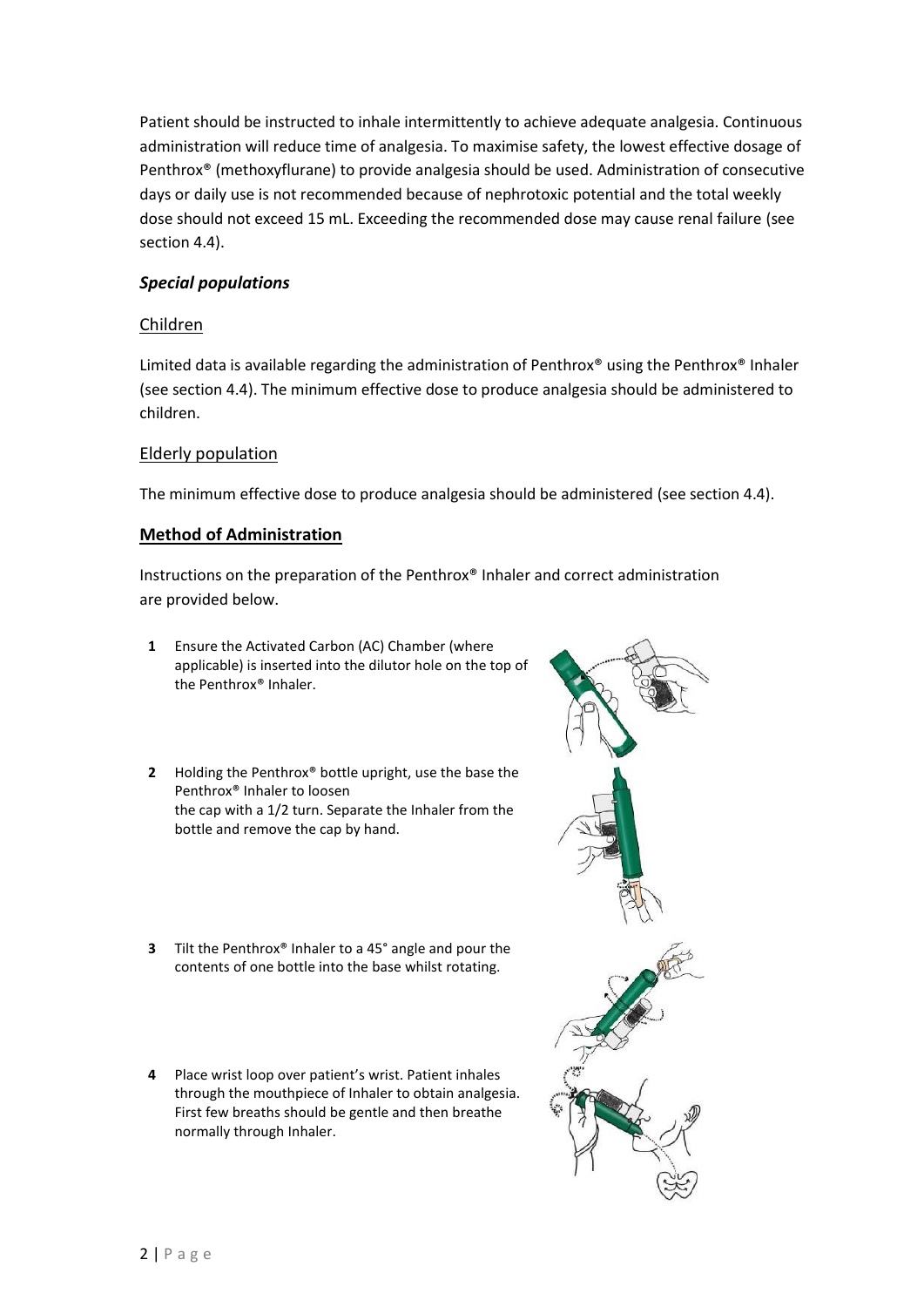- **5** Patient exhales into Inhaler. The exhaled vapour passes through the AC Chamber to adsorb any exhaled Penthrox®.
- **6** If stronger analgesia is required, patient can cover dilutor hole with finger during inhalation.
- **7** Patient should be instructed to inhale intermittently to achieve adequate analgesia. Continuous administration will reduce time of analgesia. Patients should be administered minimum dose.
- **8** Replace cap onto Penthrox® bottle. Place used Penthrox® Inhaler and used bottle in sealed plastic bag and dispose of responsibly (see Section 6.6 Special Precautions for Disposal).



- Use as an anaesthetic agent
- Renal impairment, including reduced glomerular filtration rate (GFR), urine output and reduced renal blood flow.
- Renal failure
- Hypersensitivity to fluorinated anaesthetics or any ingredients in Penthrox®
- Cardiovascular instability
- Respiratory depression
- Head injury or loss of consciousness
- A history of possible adverse reactions in either patient or relatives
- Malignant hyperthermia: patients with known or genetically susceptible to malignant hyperthermia

#### **4.4. Special warnings and precautions for use**

#### **Renal disease**

Methoxyflurane impairs renal function in a dose-related manner due to the effect of the released fluoride on the distal tubule and may cause polyuric or oliguric renal failure, oxaluria



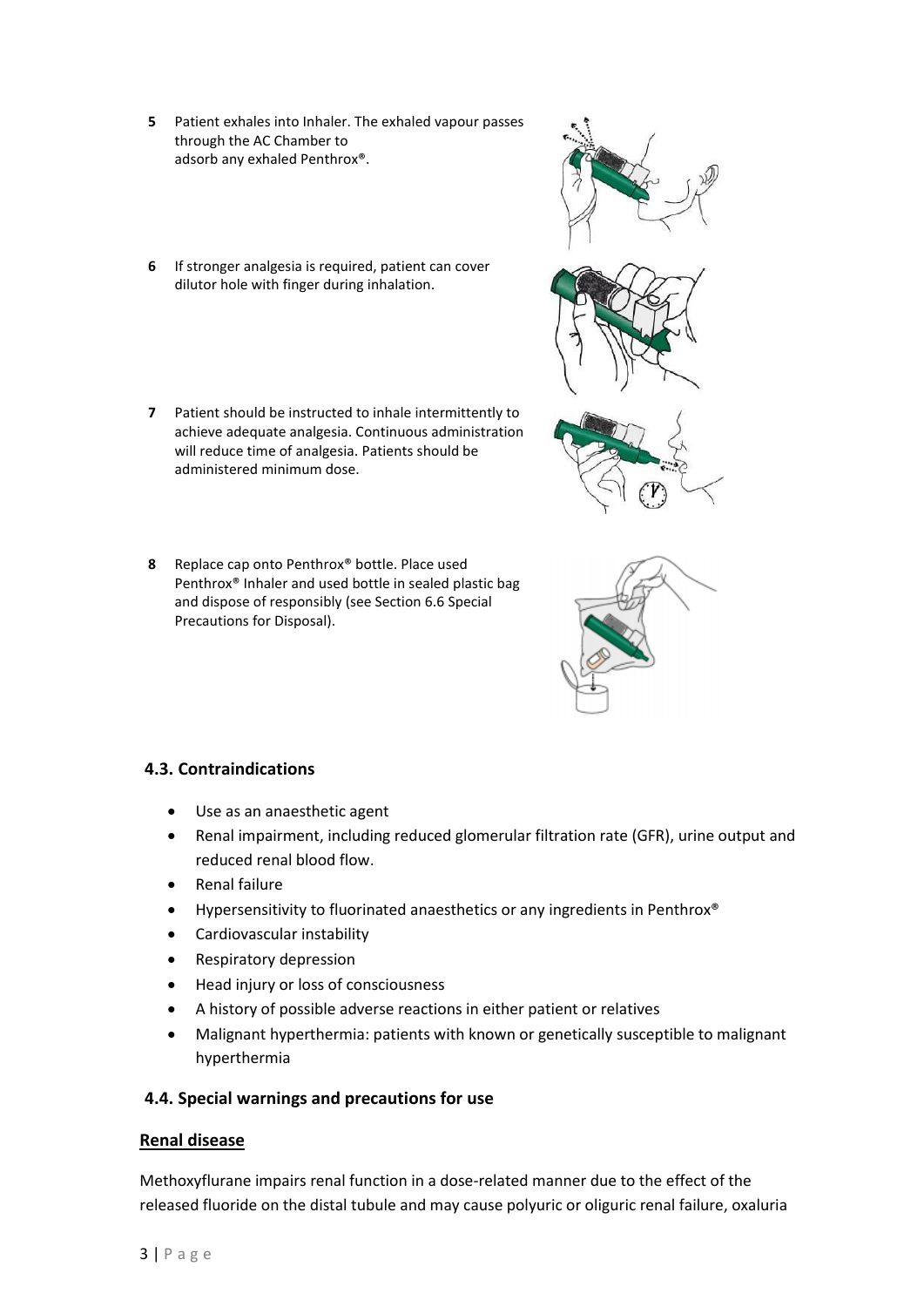being the prominent feature. Nephrotoxicity is greater with methoxyflurane than with other halogenated anaesthetics because of the slower metabolism over several days resulting in prolonged production of fluoride ions and metabolism to other potentially nephrotoxic substances. Methoxyflurane-associated renal failure is generally irreversible. Because of the potential nephrotoxic effects methoxyflurane must not be used as an anaesthetic agent. Furthermore, the lowest effective dose of Penthrox® should be administered, especially in aged or obese patients (see section 5.2).

## **Liver disease**

It is advisable not to administer Penthrox® to patients who have shown signs of liver damage, especially after previous methoxyflurane or halothane anaesthesia. There have also been occasional reports of hepatic dysfunction, jaundice, and fatal hepatic necrosis (see section 4.8).

## **Paediatric Use**

Limited data is available regarding the administration of methoxyflurane using the Penthrox® Inhaler. The minimum effective dose to produce analgesia should be administered to children.

## **Paediatric neurotoxicity**

Some published studies in children have observed cognitive deficits after repeated or prolonged exposures to anaesthetic agents early in life. These studies have substantial limitations and it is not clear if the observed effects are due to the anaesthetic/analgesic/sedation drug administration or other factors such as the surgery or underlying illness.

Published animal studies of some anaesthetic/analgesic/sedation drugs have reported adverse effects on brain development in early life and late pregnancy. The clinical significance of these nonclinical finding is yet to be determined.

With inhalation or infusion of such drugs, exposure is longer than the period of inhalation or infusion. Depending on the drug and patient characteristics, as well as dosage, the elimination phase may be prolonged relative to the period of administration.

## **Diabetic patients**

May have an increased likelihood of developing nephropathy if they have impaired renal function or polyuria, are obese, or are not optimally controlled.

## **Cardiovascular effects / Use in elderly**

Caution should be exercised in the elderly due to possible reduction in blood pressure or heart rate.

## **Occupational exposure**

Health workers who are regularly exposed to patients using Penthrox® inhalers should be aware of any relevant occupational health and safety guidelines for the use of inhalational agents. The use of methods to reduce occupational exposure to methoxyflurane, including the attachment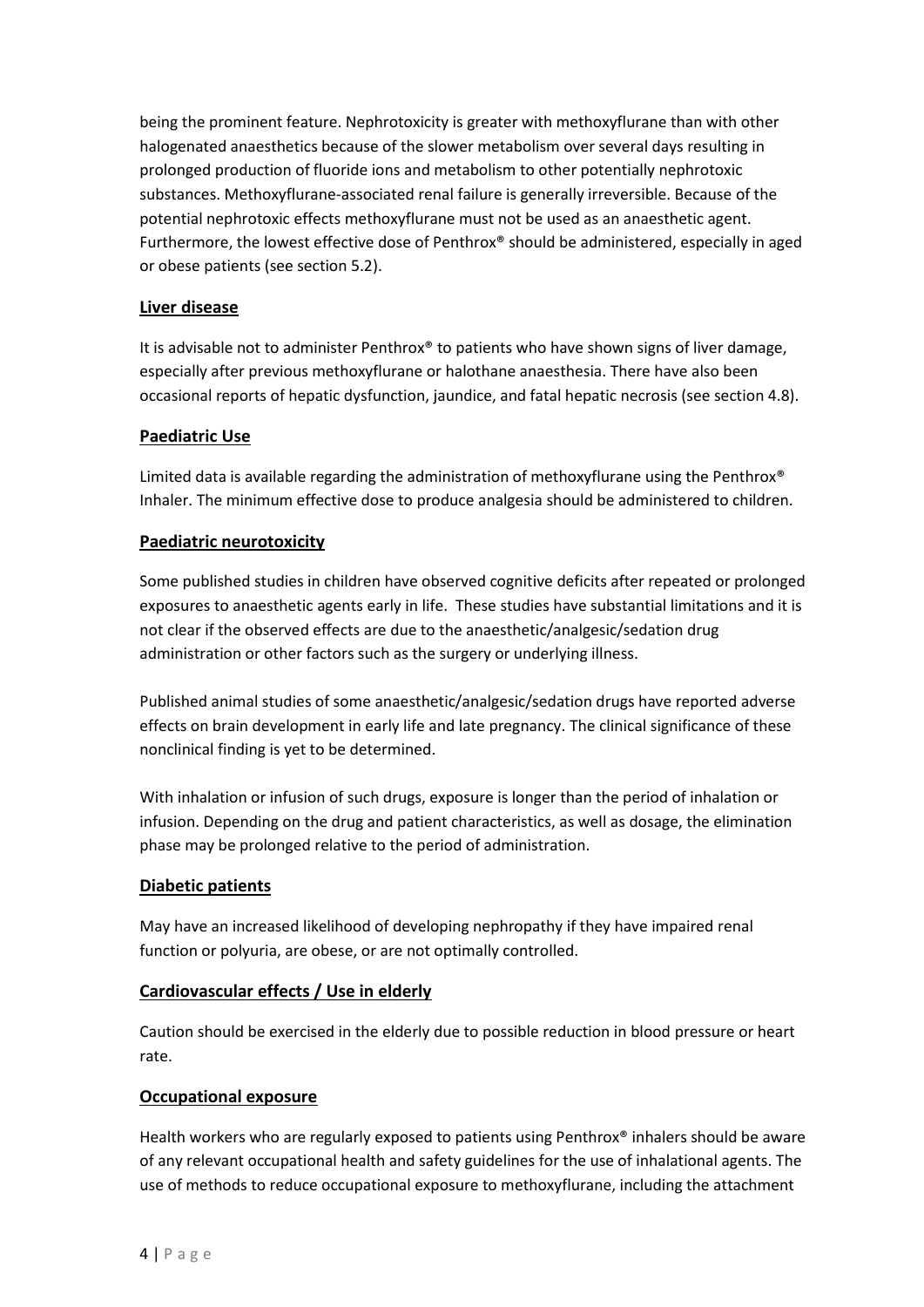of the Penthrox® Activated Carbon (AC) Chamber, should be considered. Multiple use creates additional risk. Elevation of liver enzymes, blood urea nitrogen and serum uric acid have been reported in exposed maternity ward staff.

## **Effects on laboratory tests**

No data available.

## **4.5. Interaction with other medicines and other forms of interaction**

## **Enzyme inducing drugs**

It is possible that enzyme inducers (such as barbiturates, alcohol, isoniazid, phenobarbital or rifampicin) which increase the rate of methoxyflurane metabolism might increase its potential toxicity and they should be avoided concomitantly with methoxyflurane.

## **Adrenaline or noradrenaline**

Intravenous adrenaline or nor-adrenaline should be employed cautiously during Penthrox® administration.

## **Drugs with nephrotoxic effects**

The concurrent use of tetracycline and methoxyflurane for anaesthesia has been reported to result in fatal renal toxicity. The possibility exists that Penthrox® may enhance the adverse renal effects of other drugs including certain antibiotics of known nephrotoxic potential such as gentamicin, kanamycin, colistin, polymyxin B, cephaloridine and amphotericin B.

## **Narcotics**

If given concomitantly with Penthrox®, the patient should be observed closely, and the dosage for the subsequent administration of narcotics may be reduced.

Concomitant use of Penthrox® with CNS depressants e.g. opioids may produce additive depressant effects. If opioids are given concomitantly with Penthrox®, the patient should be observed closely, as is normal clinical practice with opioids.

# **β-blockers**

Interaction may occur with β-blockers, with an increased risk of hypotension.

# **4.6. Fertility, pregnancy and lactation**

## **Pregnancy**

Published animal studies of some anaesthetic/analgesic/sedation drugs have reported adverse effects on brain development in early life and late pregnancy.

Published studies in pregnant and juvenile animals demonstrate that the use of anaesthetic/analgesic and sedation drugs that block NMDA receptors and/or potentiate GABA activity during the period of rapid brain growth or synaptogenesis may result in neuronal and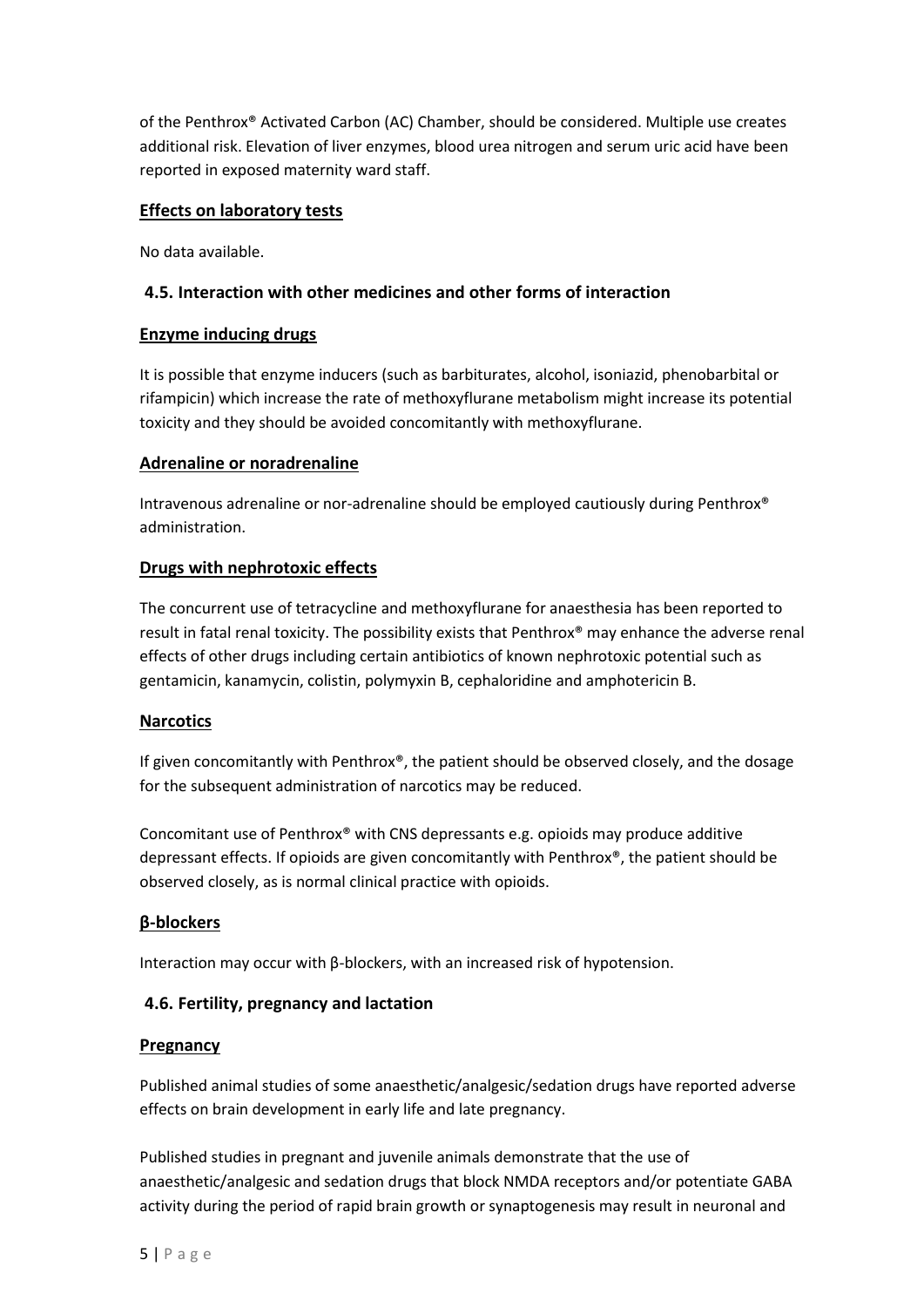oligodendrocyte cell loss in the developing brain and alterations in synaptic morphology and neurogenesis when used for longer than 3 hours. These studies included anaesthetic agents from a variety of drug classes.

## *Other information*

All general anaesthetics' cross the placenta and carry the potential to produce central nervous system and respiratory depression in the new born infant. In routine practice this dose does not appear to be a problem; however in a compromised foetus, careful consideration should be given to this potential depression, and to the selection of anaesthetic drugs, doses and techniques.

Neonates delivered of mothers who used methoxyflurane analgesia for childbirth had a briefly raised serum uric acid, not requiring further intervention.

## *Preeclampsia/ Toxaemia of pregnancy*

It is advisable not to administer Penthrox® due to the possibility of existing renal impairment.

## **Breast-feeding**

Caution should be exercised when Penthrox® is administered to a nursing mother.

#### **Fertility**

No data available.

## **4.7. Effects on ability to drive and use machines**

The decision as to when patients may again engage in activities requiring complete mental alertness, operate hazardous machinery or drive a motor vehicle must be individualised. Patients should be warned to take extra care as a pedestrian and not to drive a vehicle or operate a machine until the patient has completely recovered from the effects of the drug, such as drowsiness. The treating doctor should decide when activities such as driving a vehicle or operating a machine may be resumed.

## **4.8. Undesirable effects**

There are no data on the dose-dependency of most of the adverse drug reactions.

## **Use of Penthrox® in patients with trauma and associated pain**

The following Table provides treatment-emergent adverse events experienced; using System Organ Class and Preferred Term; by ≥1% of the safety population of a placebo-controlled study in patients with trauma and associated pain, of which 149 had Penthrox®.

| Methoxyflurane | Placebo    |
|----------------|------------|
| in Inhaler     | in Inhaler |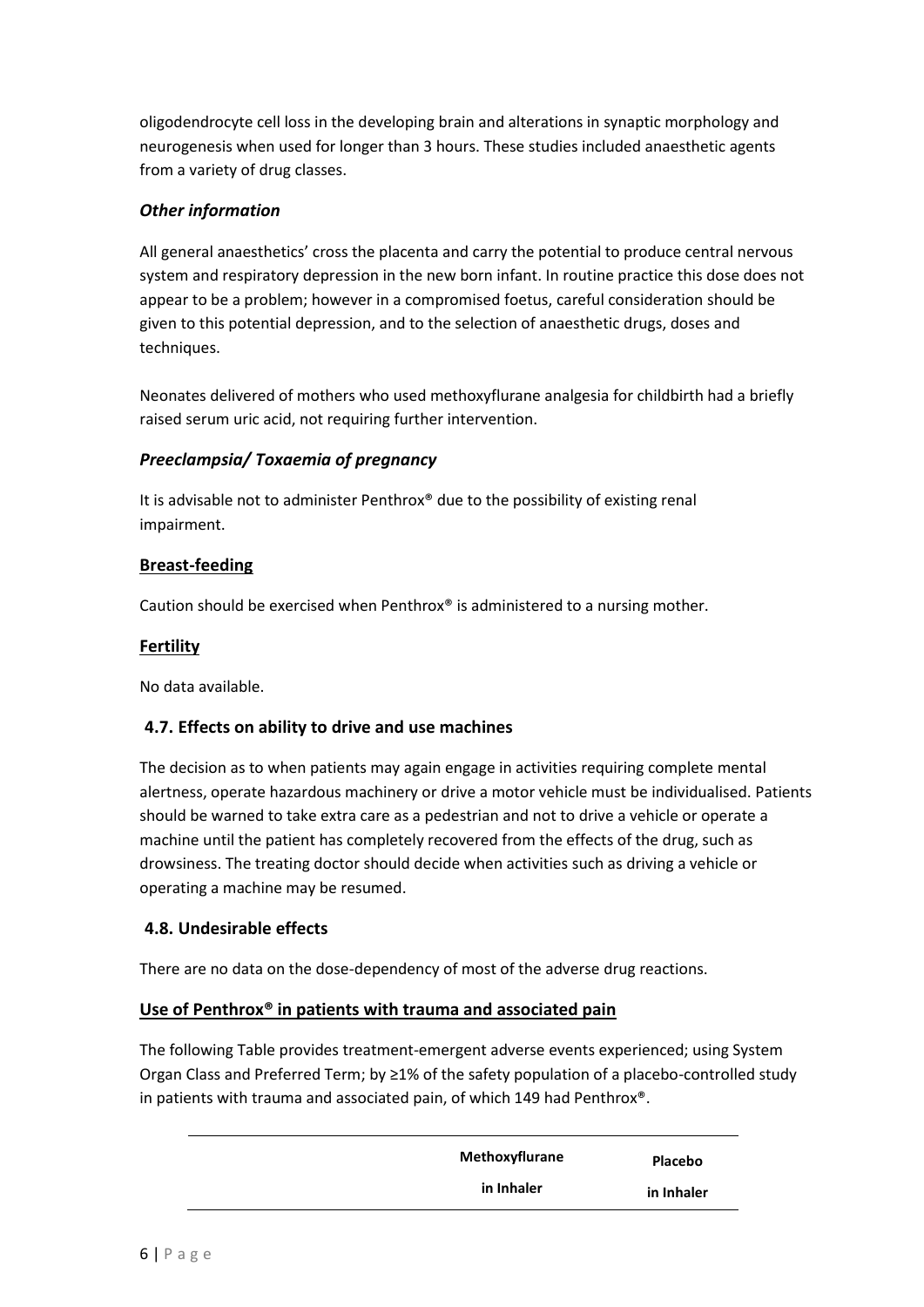|                                                                       |                | $(N=149)$  |     | $(N=149)$  |
|-----------------------------------------------------------------------|----------------|------------|-----|------------|
|                                                                       | n              | N (%)      | n   | N (%)      |
| <b>Any Adverse Event</b>                                              | 188            | 88 (59.1%) | 111 | 61 (40.9%) |
| <b>Gastrointestinal Disorders</b>                                     | 13             | 12 (8.1%)  | 13  | 10 (6.7%)  |
| Dry Mouth                                                             | 3              | 3(2.0%)    | 0   | 0          |
| Nausea                                                                | 2              | 2(1.3%)    | 5   | 5(3.4%)    |
| Toothache                                                             | 2              | 2(1.3%)    | 2   | 2(1.3%)    |
| Vomiting                                                              | 2              | 2(1.3%)    | 5   | 4 (2.7%)   |
| <b>General Disorders And</b><br><b>Administration Site Conditions</b> | 10             | $9(6.0\%)$ | 6   | 6(4.0%)    |
| Influenza Like Illness                                                | 0              | 0          | 3   | 3(2.0%)    |
| Feeling drunk                                                         | 2              | 2(1.3%)    | 0   | 0          |
| <b>Infections And Infestations</b>                                    | 8              | 7(4.7%)    | 8   | 7(4.7%)    |
| Influenza                                                             | $\overline{2}$ | 2(1.3%)    | 1   | 1(0.7%)    |
| Nasopharyngitis                                                       | $\overline{2}$ | 2(1.3%)    | 4   | 4 (2.7%)   |
| Viral infection                                                       | $\overline{2}$ | 2(1.3%)    | 0   | 0          |
| Injury, Poisoning And Procedural<br>Complications                     | 9              | 6(4.0%)    | 2   | 2(1.3%)    |
| Fall                                                                  | $\overline{2}$ | 2(1.3%)    | 0   | 0          |
| Joint sprain                                                          | 2              | 2(1.3%)    | 0   | 0          |
| Investigations                                                        | 8              | 5(3.4%)    | 6   | 4 (2.7%)   |
| Alanine Aminotransferase<br>Increased                                 | $\mathbf{1}$   | 1(0.7%)    | 2   | 2(1.3%)    |
| Aspartate Aminotransferase<br>Increased                               | 1              | 1(0.7%)    | 2   | 2(1.3%)    |
| Blood lactate dehydrogenase<br>increased                              | $\overline{2}$ | 2(1.3%)    | 0   | 0          |
| Musculoskeletal And Connective<br><b>Tissue Disorders</b>             | $\overline{4}$ | 3(2.0%)    | 6   | 6(4.0%)    |
| <b>Back Pain</b>                                                      | 3              | $3(2.0\%)$ | 2   | 2(1.3%)    |
| Nervous System Disorders                                              | 118            | 74 (49.7%) | 55  | 40 (26.8%) |
| Amnesia                                                               | 2              | 2(1.3%)    | 0   | 0          |
| Dizziness                                                             | 50             | 44 (29.5%) | 15  | 12 (8.1%)  |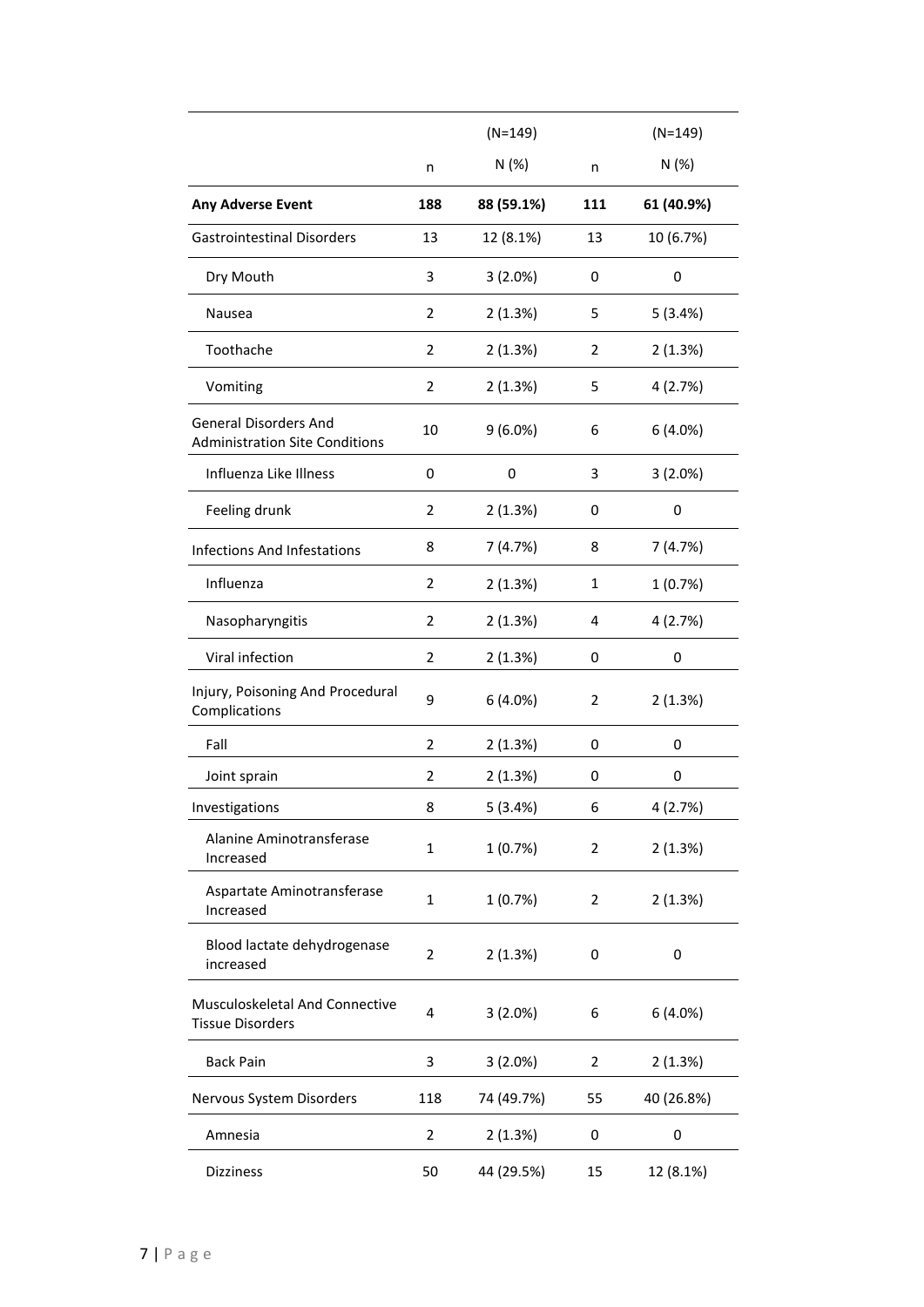| Dysarthria                                                | 2              | 2(1.3%)    | 0            | 0          |
|-----------------------------------------------------------|----------------|------------|--------------|------------|
| Headache                                                  | 51             | 32 (21.5%) | 34           | 24 (16.1%) |
| Migraine                                                  | 2              | 2(1.3%)    | $\mathbf{1}$ | 1(0.7%)    |
| Somnolence                                                | 8              | 8(5.4%)    | 1            | 1(0.7%)    |
| Reproductive System and Breast<br>disorders               | $\overline{2}$ | 2(1.3%)    | 0            | 0          |
| Dysmenorrhoea                                             | 2              | 2(1.3%)    | 0            | 0          |
| Respiratory, Thoracic And<br><b>Mediastinal Disorders</b> | 5              | 5(3.4%)    | 6            | 5(3.4%)    |
| Cough                                                     | $\overline{2}$ | 2(1.3%)    | $\mathbf{1}$ | 1(0.7%)    |
| Oropharyngeal Pain                                        | 3              | $3(2.0\%)$ | 3            | $3(2.0\%)$ |
| <b>Skin And Subcutaneous Tissue</b><br><b>Disorders</b>   | 5              | 5(3.4%)    | 3            | 2(1.3%)    |
| Rash                                                      | 2              | 2(1.3%)    | 2            | 1(0.7%)    |
| <b>Vascular Disorders</b>                                 | 3              | $3(2.0\%)$ | 4            | 4 (2.7%)   |
| Hypotension                                               | $\overline{2}$ | 2(1.3%)    | 4            | 4 (2.7%)   |

n=number of events, N=number of patients, %=percentage of patients.

In listings below, are Adverse Reactions (adverse effects that are related to the treatment) which occurred at a rate lower than in the Table above. They are listed by system organ class and frequency (common ≥1/100 to <1/10: uncommon ≥1/1,000 to <1/100; and rare ≥1/10,000 to  $<1/1,000$ ).

Nervous system disorders: Uncommon: Dysgeusia, Paraesthesia Gastrointestinal disorders: Uncommon: Oral discomfort General disorders and administration site conditions: Uncommon: Fatigue, Feeling abnormal, Feeling of relaxation, Hangover, Hunger, Shivering Eye disorders: Uncommon: Diplopia Psychiatric disorders: Uncommon: Inappropriate affect

## **Use of Penthrox® for pain relief in patients who require it for surgical procedures**

The following Table provides drug-associated events (Adverse Reactions) experienced by ≥ 2% of the safety population of a placebo-controlled study in patients in a minor surgical procedure, of which 49 had Penthrox® for the relief of pain.

| Methoxyflurane | Placebo    |
|----------------|------------|
| in Inhaler     | in Inhaler |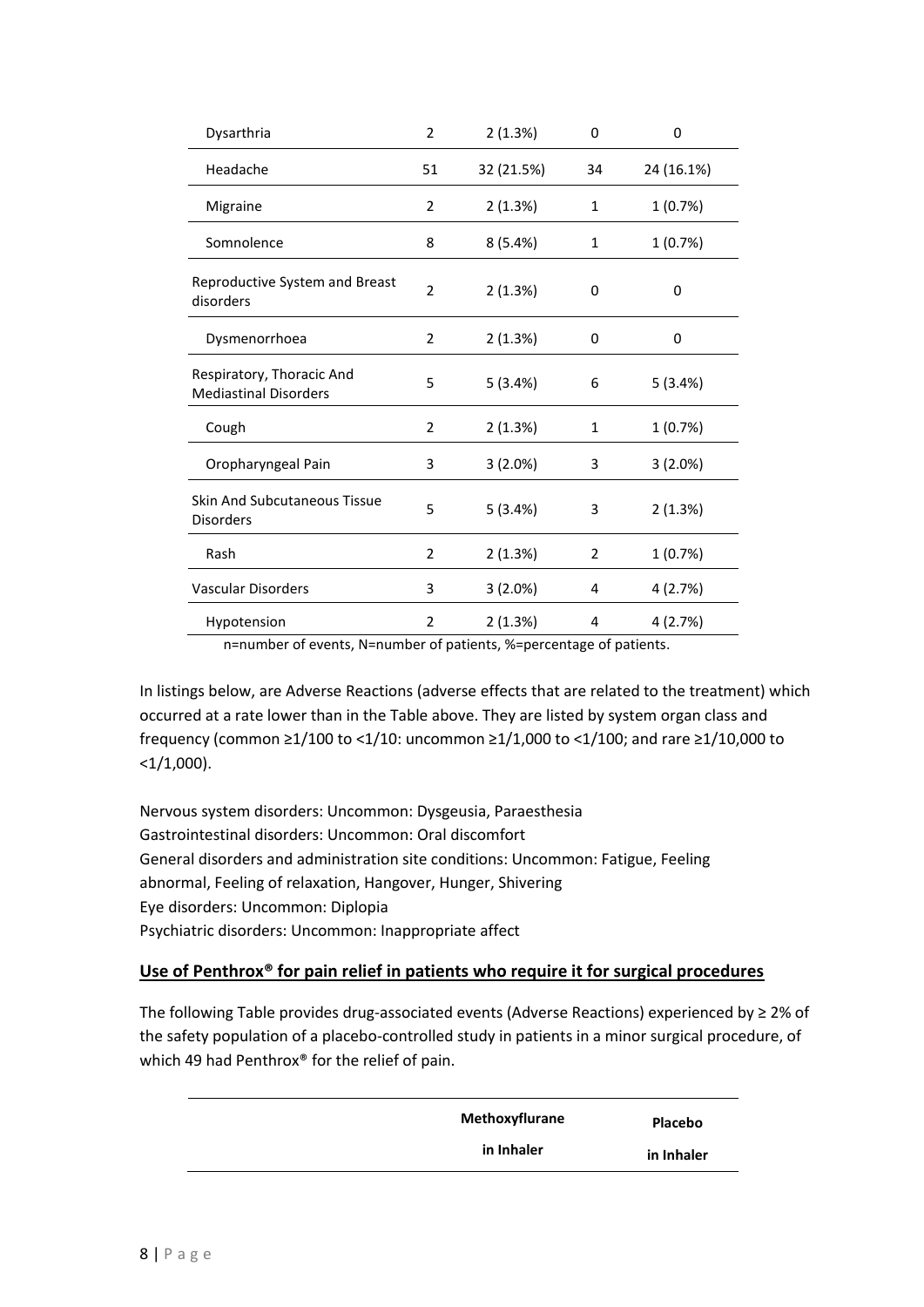|                                                  |                | $(N=49)$ |              | $(N=48)$ |
|--------------------------------------------------|----------------|----------|--------------|----------|
|                                                  | n              | N (%)    | n            | N (%)    |
| Adverse events 30-45 mins after Procedure        |                |          |              |          |
| <b>Dizziness</b>                                 | 4              | (8.2%)   | 0            | (0%)     |
| Euphoria                                         | $\overline{2}$ | (4.1%)   | 0            | (0%)     |
| Nausea                                           | 1              | (2%)     | 1            | (2.1%)   |
| Diaphoresis                                      | 1              | (2%)     | 1            | (2.1%)   |
| Dysgeusia                                        | $\mathbf{1}$   | (2%)     |              |          |
| Flushing                                         | $\mathbf{1}$   | (2%)     | 0            | (0%)     |
| Hypertension                                     | 1              | (2%)     | 0            | (0%)     |
| Anxiety                                          | 1              | (2%)     | 0            | (0%)     |
| Depression                                       | 1              | (2%)     | 0            | (0%)     |
| Neuropathy: sensory                              | 1              | (2%)     | 0            | (0%)     |
| Somnolence / depressed level<br>of consciousness | $\mathbf{1}$   | (2%)     | 0            | (0%)     |
| Vomiting                                         | 0              | (0%)     | 1            | (2.1%)   |
| Adverse events 48 Hours after Procedure          |                |          |              |          |
| Nausea                                           | $\overline{2}$ | (4.1%)   | 0            | (0%)     |
| Somnolence / depressed level<br>of consciousness |                |          |              |          |
|                                                  | $\overline{2}$ | (4.1%)   | 0            | (0%)     |
| Confusion                                        | $\mathbf 1$    | (2%)     | 0            | (0%)     |
| Anxiety                                          | 0              | (0%)     | $\mathbf{1}$ | (2%)     |
| Vomiting                                         | 0              | (0%)     | $\mathbf 1$  | (2%)     |
| Musculoskeletal / soft tissue                    | $\mathbf{1}$   | (2%)     | 0            | (0%)     |

#### **Post-marketing experience**

The following additional adverse effects have also been reported in the literature in association with analgesia:

Nervous system disorders: altered state of consciousness, nystagmus Respiratory, thoracic and mediastinal disorders: choking, hypoxia Hepatobiliary disorders: hepatitis, hepatic failure, jaundice, liver injury Renal and urinary disorders: renal failure Eye disorders: vision blurred,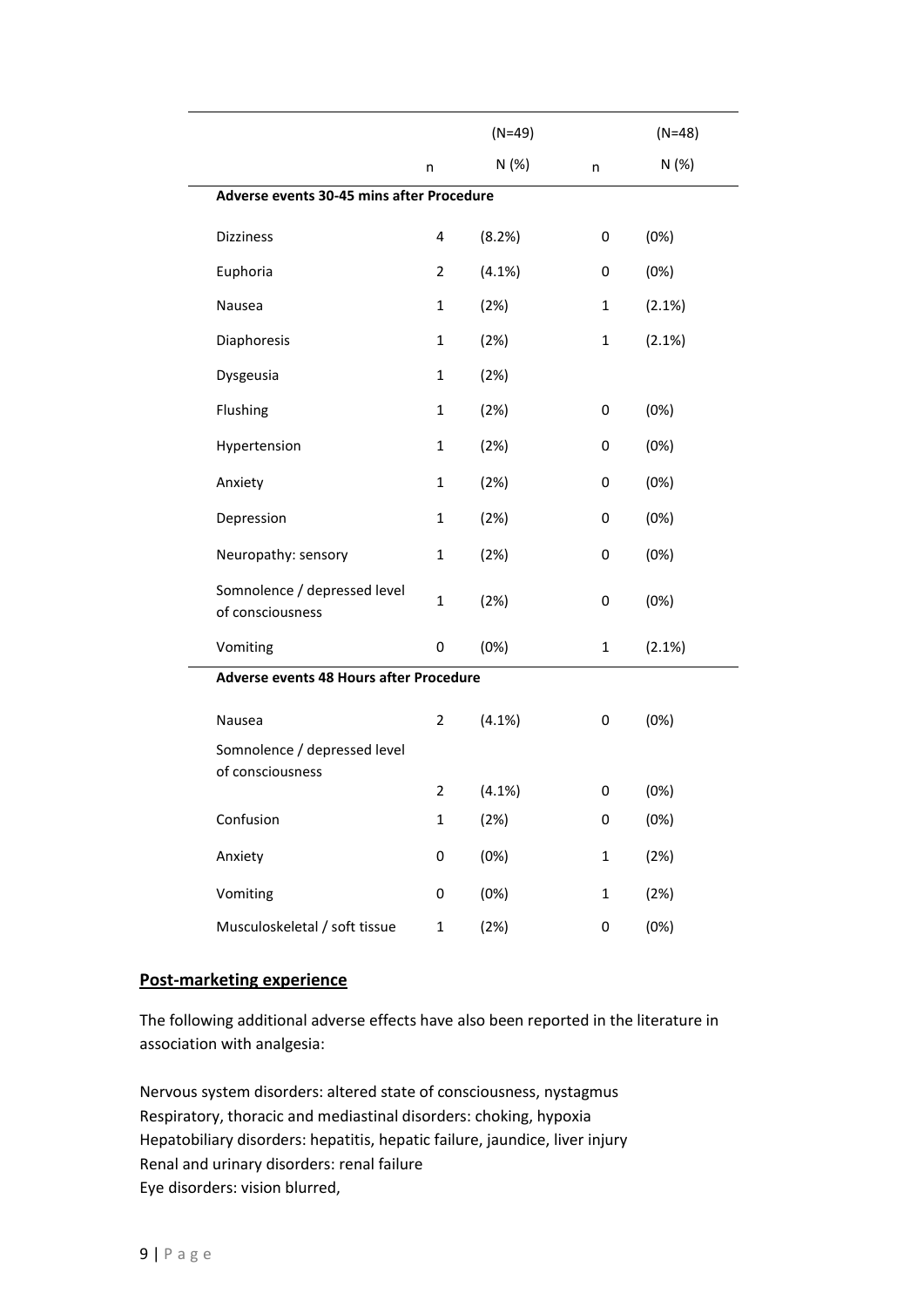Psychiatric disorders: affect lability, agitation, confusional state, dissociation, restlessness Vascular disorders: blood pressure fluctuation Investigations: blood uric acid increased, blood urea increased, blood creatinine increased, hepatic enzymes increased

Hepatic toxicity in association with methoxyflurane is rare but has been observed with analgesic use.

The following adverse effects have been reported in association with historical use as an anaesthetic:

Common: retrograde amnesia, nausea, vomiting, coughing, drowsiness, sleeping, dizziness, dislike of odour, fever, polyuria, headache.

Rare: non-specific hepatitis, malignant hyperthermia

Other reported events: cardiac arrest, respiratory depression, laryngospasm, bronchospasm, hypotension, bradycardia, renal failure, increased serum urea, increased serum creatinine, increased urinary oxalate excretion, increased serum inorganic fluoride, pallor, muscle relaxation

## **Reporting of suspected adverse reactions**

Reporting suspected adverse reactions after authorisation of the medicine is important. It allows continued monitoring of the benefit/risk balance of the medicine. Healthcare professionals are asked to report any suspected reactions<https://nzphvc.otago.ac.nz/reporting/>

## **4.9. Overdose**

## **Symptoms**

Patients should be observed for signs of drowsiness, pallor and muscle relaxation following Penthrox® administration. High doses of methoxyflurane cause dose related nephrotoxicity.

## **Treatment**

In the event of excessive urinary output following overdosage, fluid and electrolyte losses should be promptly replaced.

For advice on the management of overdose please contact the National Poisons Centre on 0800 POISON (0800 764766).

# **5. PHARMACOLOGICAL PROPERTIES**

## **5.1. Pharmacodynamic properties**

Pharmacotherapeutic group: Other analgesics, ATC code: N02BG09

## **Mechanism of action**

Methoxyflurane vapour provides analgesia when inhaled at low concentrations. After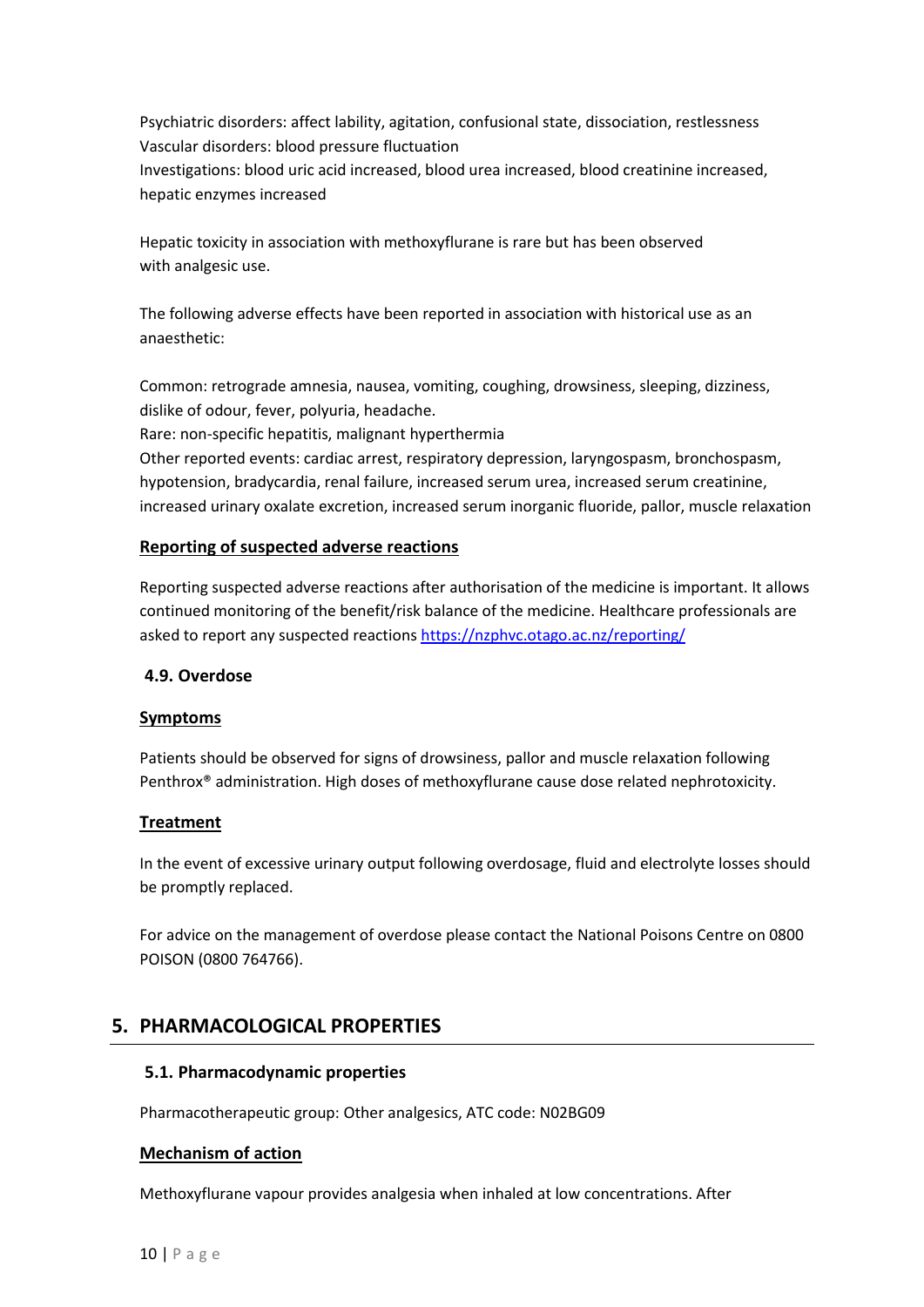methoxyflurane administration, drowsiness may occur. During methoxyflurane administration, the cardiac rhythm is usually regular. The myocardium is only minimally sensitised to adrenaline by methoxyflurane. In Plane 1- Light anaesthesia, some decrease in blood pressure may occur. This may be accompanied by bradycardia. The hypotension noted is accompanied by reduced cardiac contractile force and reduced cardiac output.

## **Clinical trials**

No data available.

## **5.2. Pharmacokinetic properties**

## **Absorption**

Partition coefficients at 37 °C A water/gas coefficient of 4.5 A Blood/gas coefficient (mean range) of 10.20 to 14.06 An Oil/gas coefficient of 825

The vapour concentration of methoxyflurane is limited by its vapour pressure at room temperature to a maximum of about 3.5% at 23°C.

## **Distribution**

Methoxyflurane has great propensity to diffuse into fatty tissues. Hence methoxyflurane is released slowly from this reservoir and becomes available for biotransformation for many days.

# **Biotransformation**

Biotransformation of methoxyflurane occurs in man. As much as 50-70% of the absorbed dose is metabolised to free fluoride, oxalic acid, difluoromethoxyacetic acid, and dichloroacetic acid. Both the free fluoride and the oxalic acid can cause renal damage in large doses, however doserelated nephrotoxicity seen with clinical doses appears related to a combination of free fluoride and dichloroacetic acid. Methoxyflurane is more susceptible to metabolism than other halogenated methyl ethyl ethers.

## **Elimination**

Approximately 20% of methoxyflurane uptake is recovered in the exhaled air, while urinary excretion of organic fluorine, fluoride and oxalic acid accounts for about 30% of the methoxyflurane uptake. Studies have shown that higher peak blood fluoride levels are obtained earlier in obese than in non-obese and in the elderly.

## **5.3. Preclinical safety data**

## **Embryo development**

Refer to Section 4.6.

## **Genotoxicity**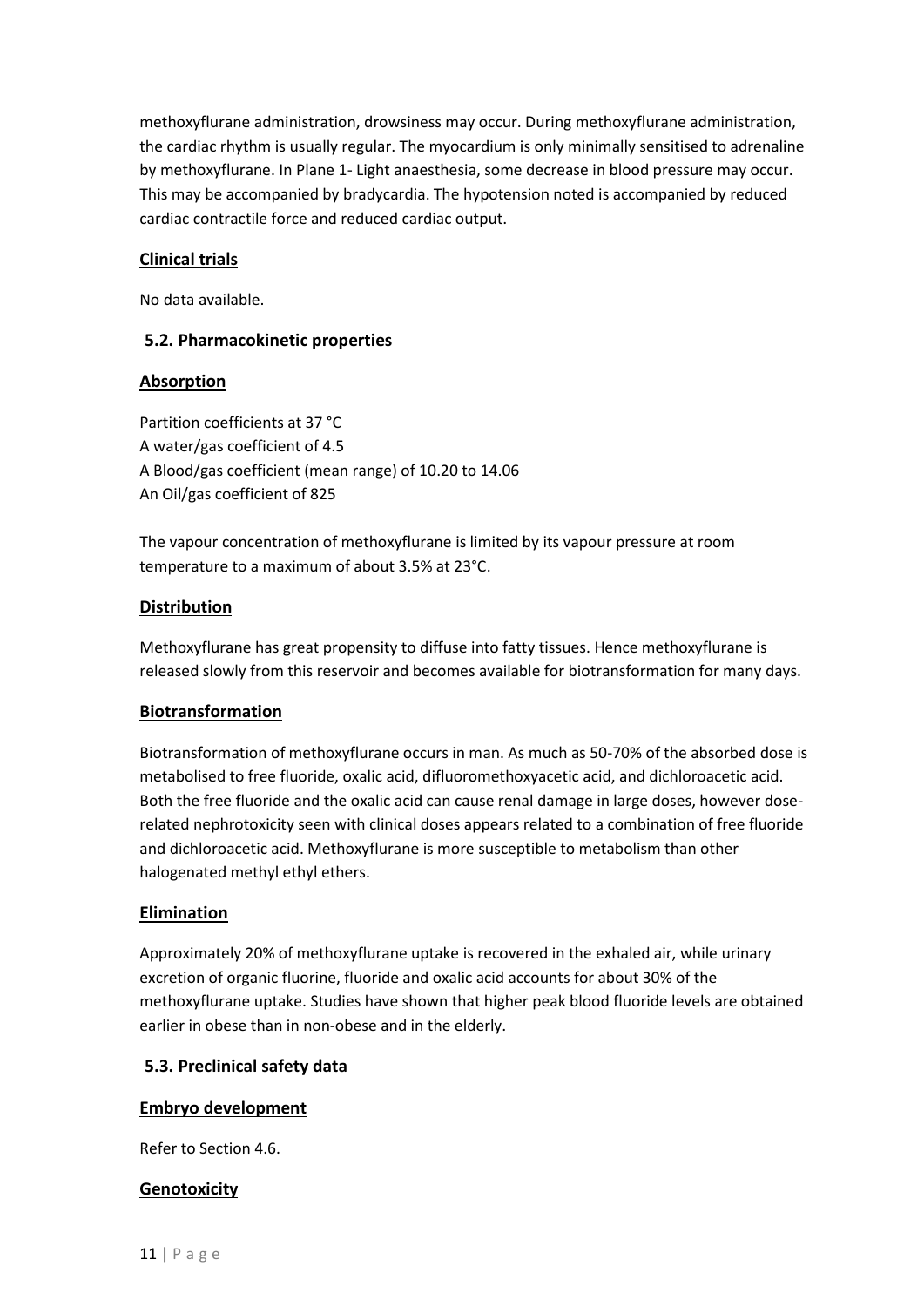No data available.

#### **Carcinogenecity**

No data available.

# **6. PHARMACEUTICAL PARTICULARS**

#### **6.1. List of excipients**

Butylated hydroxytoluene

#### **6.2. Incompatibilities**

Not applicable.

#### **6.3. Shelf life**

36 months.

#### **6.4. Special precautions for storage**

Store below 30°C.

#### **6.5. Nature and contents of container**

Penthrox® (methoxyflurane) is supplied in the following presentations:

- a) 3 mL sealed bottle with a tear off tamper seal (pack of 10),
- b) Combination pack with one 3 mL sealed bottle and one Penthrox® Inhaler (pack of 1 or 10) with or without optional Activated Carbon (AC) Chamber,
- c) Combination pack with two 3 mL sealed bottles and one Penthrox® Inhaler (pack of 10), and
- d) Combination pack with one 1.5 mL sealed bottle and one Penthrox® Inhaler (pack of 1 or 10) with AC Chamber.

Not all pack sizes may be marketed.

## **6.6. Special precautions for disposal and other handling**

The refilling must be conducted in a well-ventilated area to reduce environmental exposure to Penthrox® vapour.

Any unused medicine or waste material should be disposed of in accordance with local requirements.

# **7. MEDICINE SCHEDULE**

Prescription medicine